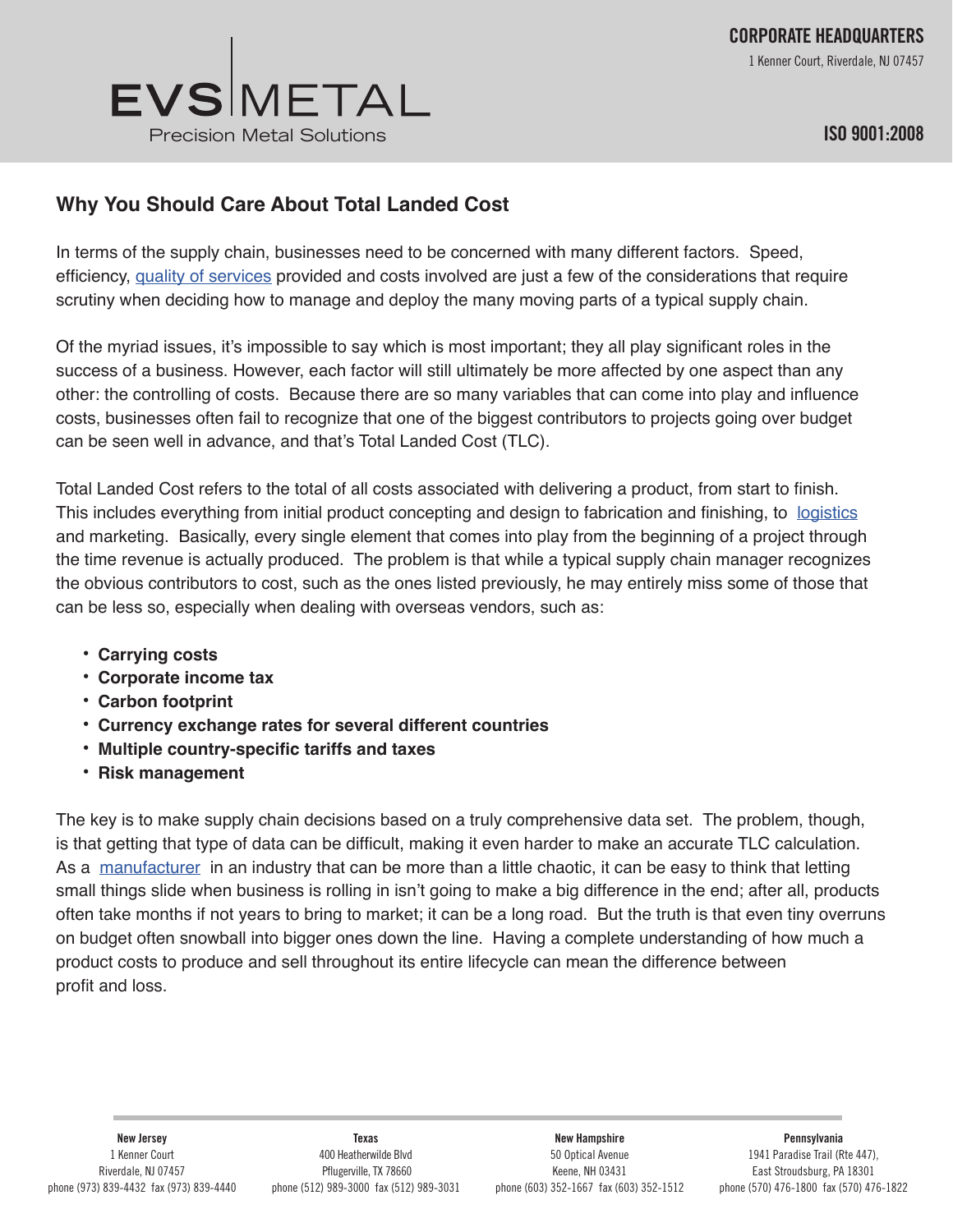

**ISO 9001:2008**

One way to avoid unexpected fees related to TLC is to use domestic instead of overseas suppliers. Although offshoring to foreign vendors became popular in the late 20th century, there has been a reversal in the trend over the last decade, likely because when many businesses retroactively calculated their TLCs for given products, they found they ended up with expenditures that were completely out of line with what they had originally projected and budgeted.

It's easy for companies to fall into the trap of assuming that, when comparing domestic vs overseas vendor costs, the overseas vendor estimates are actually cheaper, just because their net purchasing costs appear lower. Unfortunately, there's an excellent chance that there are many "hidden costs" that are not being factored into the estimate that are associated with using a foreign vendor. These can include transportation costs, customs, tariffs and taxes that would not come into play when using a domestic supplier, instead.

In fact,, research has shown that the savings garnered by going this route were often negligible or even non-existent. It turns out that the additional costs associated with overseas sourcing almost completely offset the potential savings from cheaper labor. Hard evidence of this was illustrated by MIT design for manufacture expert David Meeker. Meeker, along with procurement and finance expert Jay P. Mortensen, reported that manufacturers repeatedly miss the hidden costs when outsourcing to countries with lower labor costs. The two went on to say that simply applying design for manufacture (DFM) principles (of which accurate calculation of TLC is one) during the course of doing business would allow companies see the savings they had hoped to get from foreign labor, while still allowing them to use domestic suppliers.

Additionally, domestic vendors hold the considerable advantage of simplified communication (the same or similar time zone vs a 12-14 hour time difference), meaning fewer man hours are required to ensure a project is kept moving along at the expected rate. This results in shorter lead times, hastening time to market, and ultimately enables the company to turn a profit faster.

By now, it's likely clear that companies can find themselves at a pretty severe disadvantage when fail to calculate the true TLC of a product, especially when considering how incredibly competitive the global marketplace can be. So why don't more companies do it? Because it is often difficult and complicated to get a full picture of TLC -- not to mention, time consuming. But it's the only way to completely understand expenditures at each point in the supply chain, and therefore, find ways to improv

It's important to note that there isn't only one way to calculate TLC -- it will look slightly different for each industry and company. However, the broader the formula, the less effective the calculation will be; taking the time to gather as much information as possible is the entire point of the exercise.